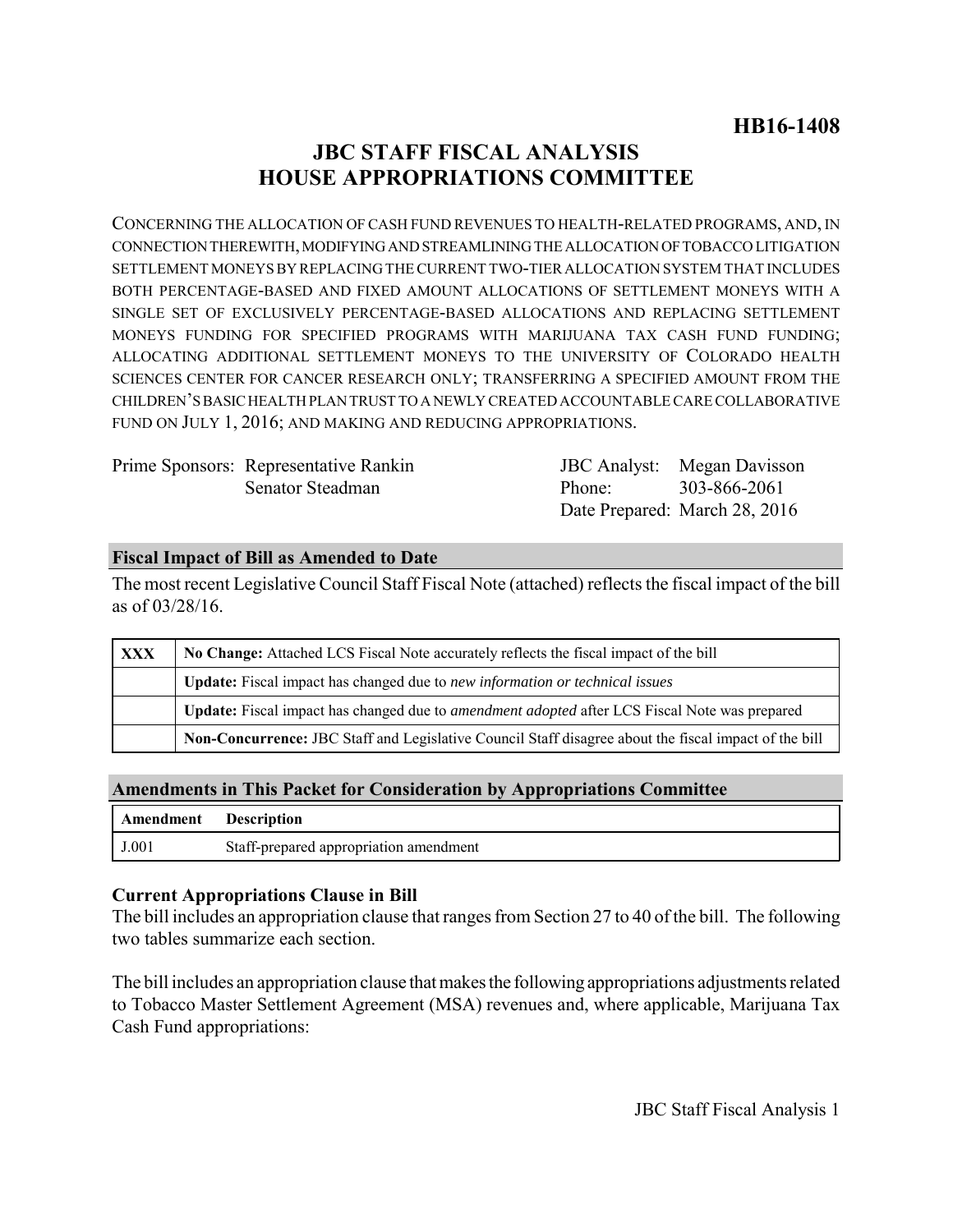# **HB16-1408 JBC Staff Analysis**

| <b>Section</b>  | Program                                                    | General<br>Fund | <b>MSA Cash</b><br><b>Funds</b> | Marijuana<br><b>Tax Cash</b><br>Fund |
|-----------------|------------------------------------------------------------|-----------------|---------------------------------|--------------------------------------|
| 27              | Early Literacy                                             |                 | (\$4,378,678)                   | \$4,378,678                          |
| 28              | Mental Health Services for Juvenile and Adult<br>Offenders |                 | (3,025,192)                     | 3,025,192                            |
| 28              | Mental Health Services for Youth (H.B. 99-<br>1116)        |                 | (300,000)                       | 300,000                              |
| 28              | Community Prevention Treatment - Alcohol<br>and Drug Abuse |                 | (756, 298)                      | 756,298                              |
| 29              | Local Public Health Agencies                               |                 | (1,767,584)                     | 1,767,584                            |
| 30              | Tony Grampsas Youth Services                               |                 | 2,626,328                       | (2,626,328)                          |
| 31              | <b>Autism Treatment Fund</b>                               | (5,700,000)     | 6,451,471                       |                                      |
| 32a             | Higher Education - Cancer Program                          |                 | 1,751,471                       |                                      |
| 32 <sub>b</sub> | Higher Education - Health Sciences Center<br>Programs      |                 | 1,221,033                       |                                      |
| 33              | Nurse Home Visitor Program                                 |                 | 6,743,164                       |                                      |
| 34              | Supplemental State Contribution Fund                       |                 | 879,745                         |                                      |
| 35              | Drug Assistance Program Fund                               |                 | 1,313,603                       |                                      |
| 36              | AIDS and HIV Prevention Grants                             |                 | 1,313,604                       |                                      |
| 37              | <b>Immunization Program</b>                                |                 | 1,180,942                       |                                      |
| 38              | Oral Health Programs                                       |                 | 675,736                         |                                      |
| 39              | Health Service Corps within the Primary Care<br>Office     |                 | 625,736                         |                                      |
| Total           |                                                            | $(\$5,700,000)$ | \$23,312,437                    | \$7,601,424                          |

The appropriation clause includes the following appropriation for efficiency and health outcomebased rate incentives:

| <b>Section</b> | Program                             | <b>Accountable Care</b><br><b>Collaborative Fund</b> | <b>Hospital Provider</b><br><b>Fee Cash Fund</b> | <b>Federal Funds</b> |
|----------------|-------------------------------------|------------------------------------------------------|--------------------------------------------------|----------------------|
| -38            | <b>Medical Services</b><br>Premiums | \$20,000,000                                         | \$642,163                                        | \$44,563,019         |

The appropriation adjustments in Section 31 of the bill should have included a General Fund reduction of \$6,451,471, rather than the \$5,700,000, based on the expanded use of the Autism Treatment Fund. The current appropriation clause increases the appropriation for the Medical